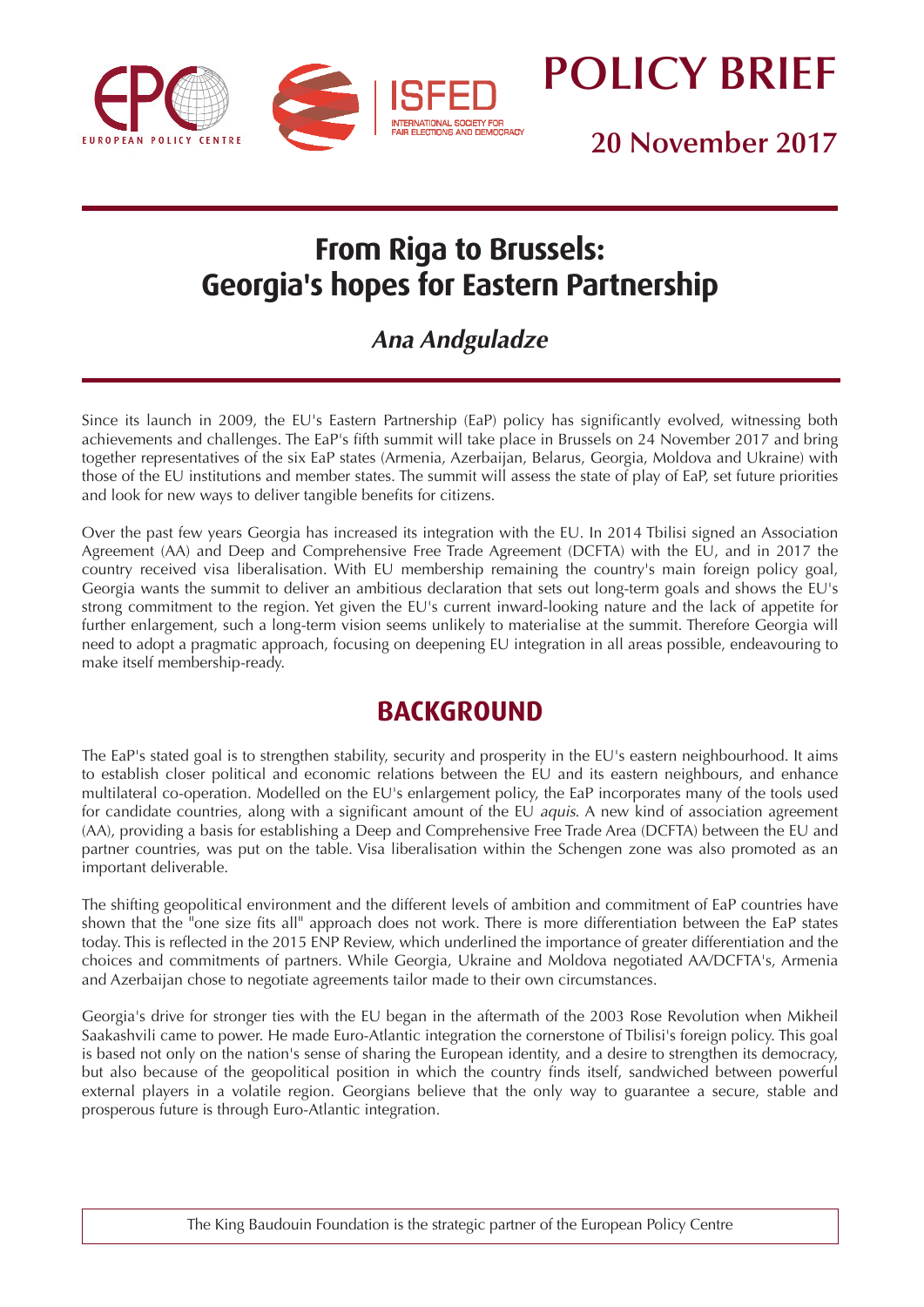## **STATE OF PLAY**

Georgia embraced EaP, becoming an enthusiastic and proactive partner. The carrot of closer ties with the EU has played a key role in the country's transformation from a deeply corrupted quasi-failed state to a functioning one in a relatively short period of time. Cross-party consensus on Euro-Atlantic integration and strong support from the population has made it easier to move ahead with difficult reforms. According to a CRRC poll held in April 2017,  $80\%$  of those who participated favour joining the EU.<sup>1</sup>

Tbilisi's approach has been to cooperate with the EU in as many areas as possible to obtain the highest level of integration. With the gradual implementation of the DCFTA, Georgian companies are increasing the export of their goods and services to the EU market. The first semester of 2017 saw an increase of 56% in EU imports from Georgia compared to the previous year.<sup>2</sup> The EU is also Georgia's main trading partner, with a share of 30% in the total trade of Georgia in  $2016<sup>3</sup>$ 

In addition to closer economic integration, Georgia has also achieved other important milestones. The dialogue between the EU and Georgia, based on a visa liberalisation Action Plan (VLAP), proved to be a successful tool to push for reform. In March 2017 Georgia was transferred to the list of third countries whose nationals are exempt from visa requirements for travelling to most EU member states.

Relations in the energy sphere have also deepened. In May 2017 the country became a member of the EU's Energy Community which enables Georgia to gradually integrate into the European energy market and thereby strengthen the resilience of its energy sector. Georgia also plays an important role as a transit state in the development of the EU-backed Southern Gas Corridor (SGC), which aims to bring gas from the Caspian Basin to the EU.

Cooperation has also been strengthened in the area of security. Georgia has taken part in a number of EU-led missions, including in the Central African Republic and Republic of Mali, and was a part of the Advisory Mission to Ukraine. In April 2017, a Strategic and Operational agreement was signed between Georgia and EUROPOL, while in October 2017 a new high-level EU-Georgia Strategic Security Dialogue was launched.

Reaching this level of EU integration has not been easy. The reforms required to become an associate state have involved the adoption of a significant chunk of the EU's *acquis*. The process is almost identical to the steps asked of accession countries. However, since Georgia is not a candidate country it is unable to receive EU structural funds and other financial resources which could greatly improve its economic development and resilience.

Georgia, as other EaP states, has also come under significant pressure from Russia to reverse what the Kremlin considers an unwelcome EU eastward creep. Russia claims that the EaP is a deliberate strategy to extend the EU's geopolitical influence at Russia's expense. That is why Moscow strives to strengthen its foothold in Georgia through hybrid warfare and soft power, a combination of military posturing and disinformation.

In Georgia's case, this has included imposing trade embargoes, and employing the narrative of Russia as the sole remaining bastion of traditional Christian-conservative values. Russia also uses its military bases in the occupied territories of Georgia (South Ossetia and Abkhazia) as a way to project power and influence. A major weakness of the EaP is that it was ill-equipped to deal with what turned out to be an unavoidable geopolitical competition and conflict with Russia. Given the EU was not prepared for Russia's reaction it has taken member states as well as the EU institutions some time to wake up to the magnitude of the challenge and start to address it.

For Georgia many challenges still remain, not least related to the rule of law and judicial independence, a vulnerable economy and the continuing depreciation of the national currency. Nevertheless, as underlined in the second Joint Association Implementation Report on Georgia, released by the European External Action Service and the European Commission on 10 November 2017, Georgia is successfully delivering on its reform commitments with the successful implementation of the AA. Georgia's commitment to implementing the AA/DCFTA is an affirmation of the Union's soft power. The EU has repeatedly called Georgia the most successful EaP partner and Georgia is the only EaP country mentioned in the EU's Global Strategy as an exemplary state in the region in terms of democratisation. Yet, from a Georgian perspective, the lack of clarity over the final destination of the EaP weakens the policy's effectiveness as a transformational tool. But this lack of clarity should come as no surprise. From the beginning, EaP was a compromise between member states.

Today, with the exception of a handful of countries including Sweden, Poland and the Baltics, the majority of member states have little enthusiasm for setting a concrete end goal for EaP. The cycle of crises that Europe has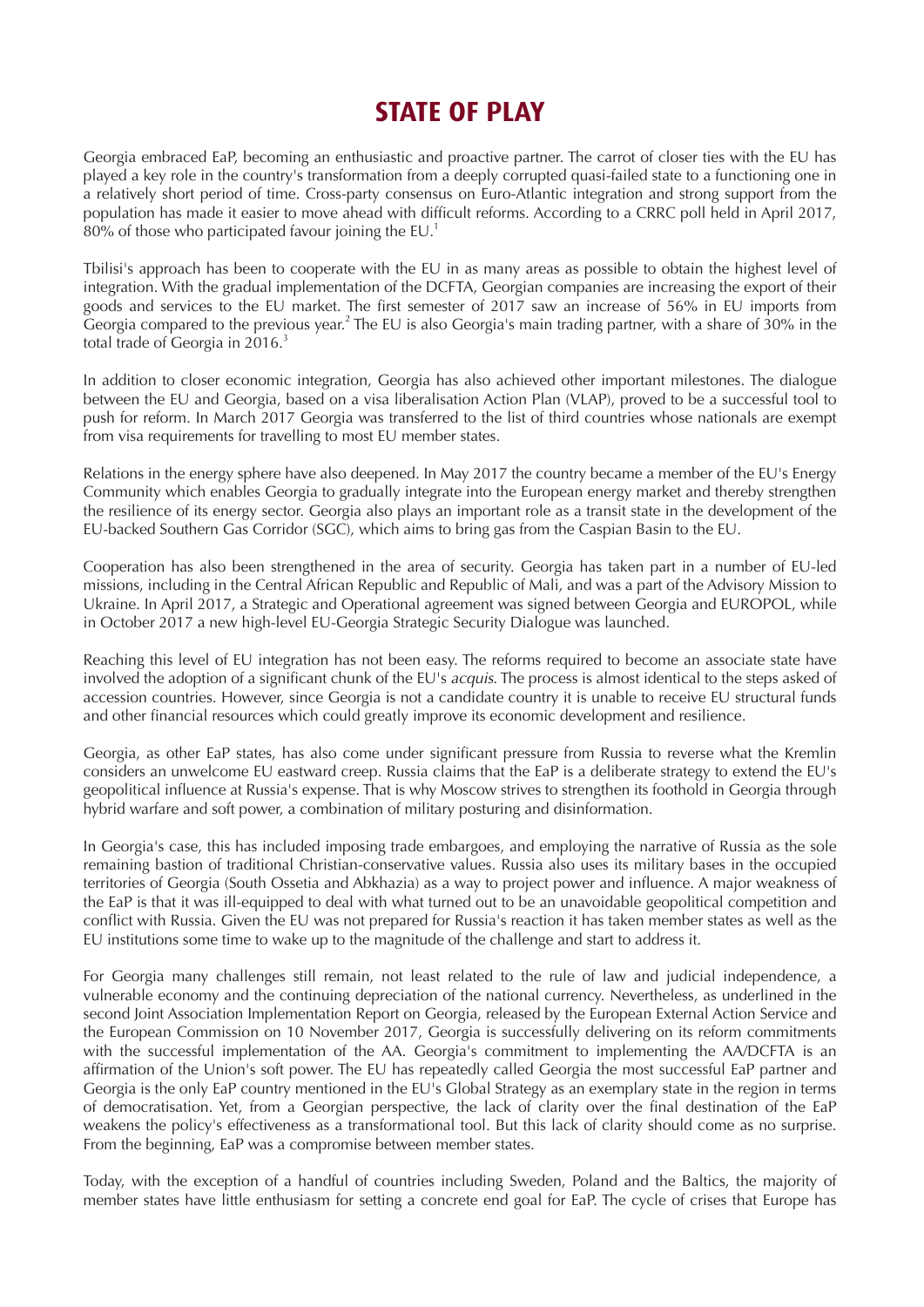faced over the last few years, such as Brexit and the migration crisis, along with Russian adventurism has made the EU more cautious.

## **PROSPECTS**

Every EaP summit is an opportunity to analyse what has been done during the previous two years. But it also represents a challenge to deliver an ambitious vision and concrete goals for the future. For Georgia the Brussels summit is particularly important because the 2015 Riga Summit failed to set any long-term goals.

The Brussels Summit is not expected to bring any major changes to the EaP. It will rather focus on the implementation of the AA/DCFTAs and new association agendas for Georgia, Ukraine and Moldova. The European Commission's June 2017 document on key deliverables until 2020 can be seen as the main 'work-plan' for the future of the EaP.<sup>4</sup> The document focuses on the four priority areas that were outlined in the Riga Summit Declaration (strengthening institutions and good governance, mobility and people to people contacts, market opportunities and interconnections), giving action plans for concrete activities. Another key topic of the summit will be the new EaP architecture, which is designed in accordance with the "20 deliverables for 2020" and will oversee the effective implementation of those activities. This could be viewed as an attempt by the EU to respond to criticism over its failure to have a clear vision or plan for the EaP's future.

However, the 20 deliverables are mainly of a technical or practical nature. Only a few of them, such as the harmonisation of roaming tariffs with the EU, are likely to have any real impact on public opinion. Deliverables such as national cybersecurity strategies or setting up an EaP European School by 2020 may be a good deal for Armenia and Azerbaijan, but for Georgia these plans are not ambitious enough.

While it is clear that strengthening the region as a whole will benefit both sides, it is also obvious that the EaP has moved to a multi-speed track. The different relations that each EaP partner now has with the EU, along with the very diverse internal political and economic situations in each of the EaP states, requires an even greater level of differentiation than is outlined in the ENP Review.

For Georgia, the next step means going beyond the AA. While the agreement is still in the early stages of implementation, solely focusing on the technical aspects without setting ambitious goals for the future risks generating public frustration in the longer term, which could impact the reform process.

Several areas could be further developed, with tangible benefits for Georgia and other associate partners. For a start, the EU could adopt some of the recommendations laid out in the European Parliament EaP report of November 2017, which emphasised the importance of the greater differentiation principle and suggested an 'EaP+' model for associated countries. This would give them the opportunity to join the customs union, energy union, digital union and the Schengen. $5$  Other ideas could include:

- A new economic area between Georgia, Moldova and Ukraine. Creating a similar space to the European Economic Area (EEA) between the three associated countries and the EU was mentioned in the EU's global strategy and should be followed up. The original EEA goes beyond the DCFTA, requiring compliance with most EU laws but also offering full participation in the internal market without membership of the EU's customs union. Such an economic space between the associated countries could serve as an instrument for greater integration into the EU's internal market. Obviously, such an initiative would first require a comprehensive study, considerable efforts and political commitment from both sides. Establishing a high-level dialogue among the DCFTA countries within the EaP could be a first step.
- Security and resilience. Reinforcing the resilience of partner countries in terms of governance, security and economic stability is a big challenge as underlined in the ENP review. Despite the EaP not being designed for conflict resolution or containing instruments for supporting partners against Russian aggression, Moscow's annexation of Crimea and war in the Donbas brought the issue to the fore. The EU is already a security actor in Georgia. In the aftermath of the August 2008 Russia-Georgia war the EU deployed a civilian monitoring mission (EUMM) while also becoming a co-chair of the Geneva Process peace talks aimed at finding a solution to the South Ossetia and Abkhazia conflicts.

Stability in the region is directly linked to the protracted conflicts and the EaP region requires a more comprehensive approach from the EU when it comes to strengthening the resilience of these states. The EU should work closely with NATO to further enhance the resilience of the EaP states through supporting security